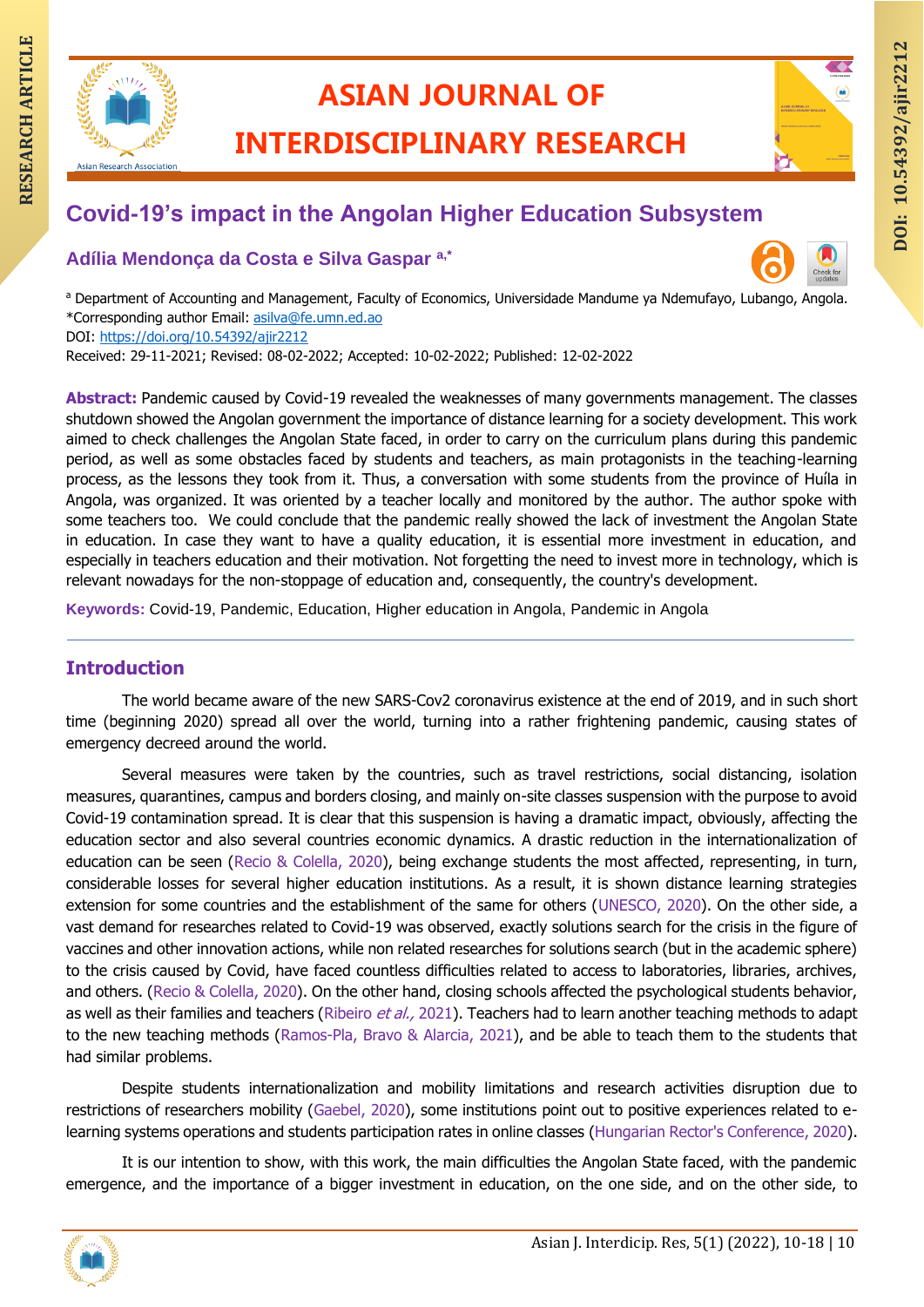realize how this new achievement affected the country student population's life (students and teachers), which changes came to their lives, which difficulties and obstacles they have faced and lessons learned.

### **Literature review**

UNESCO (2020) reveals that several governments effort to implement distance learning, in scale, at all education levels, provides valuable lessons that can establish foundations for long-term goals regarding the construction of wider, inclusive and flexible educational systems, after COVID-19 pandemic has been overcome. Governments had to learn that traditional educational institutions and policies no longer answer to this new reality (Blankenberger & Williams, 2020). Many countries intensified distance learning as a strategic escape to reduce possible pedagogical damage, assuring national education programs continuity and their safety regarding this new reality. An enquiry made by the European Universities Association in 2020, states that 96% of institutions adopt distance learning and only 4% provide face-to-face teaching in some faculties (European Universities Association-EUA, 2020). Angola is one of the countries that was forced to establish distance learning strategies in order to avoid a catastrophe in terms of education. On March 3<sup>rd</sup>, 2020, the Angolan State approved the distance learning modalities and semi-attendance teaching for the higher education subsystem (Presidential Decree nº 59/20, of March<sup>1</sup>), after rejecting, for so long, recognizing any students documentation who had performed distance and/or semi-attendance learning abroad. Distance learning, according to UNESCO (2020), is synonym of online education, e-learning, distance education, correspondence education, external studies, flexible learning and massive open online courses. Being distance learning strategy a result of the current pandemic, it is a set of sectoral measures taken by different governments in order to continue students curricular studies, as well as other regular educational activities when schools and other educational institutions are closed, requiring that learning activities to be reviewed, and alternative learning program solutions are planned and provided with the support of teachers, the educational community in collaboration with students and their families, for these strategies to be successful. Some institutions, instead of fully embracing online education, preferred to operate in "Remote Emergency Learning" mode (Recio & Colella, 2020). Emergency Remote Teaching is considered teaching offers improvised mode, curricular units, by HEIs, making adaptations using online resources, not considering students and teachers reality important aspects, and also the pedagogical and technological aspects involved in the process (Gusso, et al., 2020). These authors point to the students low academic performance, school failure increase, higher education evasion probability increase, and teachers fatigue, who are usually overwhelmed by multiple activities and the challenges of dealing with technology in order to promote teaching, as the possible consequences of emergency remote learning. There is, emergency remote teaching adapts to existing situations such as Covid-19, which required the closure of HEIs, not being regulated, without properly established rules, as distance learning.

Distance learning requires technologies use, digital systems and programs as essential tools for its accomplishment. Therefore, in some countries, HEIs, in coordination with their governments, international organizations, private sector partners and civil society, have tried to provide education through a set of technologies to ensure teaching and learning (UNESCO, 2020). And this situation has been changing the countries education system, demanding an adaptation of all those involved in the teaching-learning process, from teachers, students and their families, governments and society in general. Teachers and students are the most affected, since they are the ones who are directly dealing with the learning process or not, several programs handling, applications and tools that are now being used more frequently in the teaching process. This entire process of transforming on site classes to the virtual mode, without changing the previously designed curriculum or the teaching methodology as a consequence of the emergence of Covid-19, is defined as Corona teaching. And therefore, teachers, with some acquired experience, for example, through distance postgraduate programs and appropriate digital resources, probably do not have great difficulties in assuring the continuity and do not suffer from the Corona teaching Syndrome (IESALC & UNESCO, 2020). Corona teaching Syndrome is related to the effects that this abrupt migration from face-to-face teaching to online teaching has caused to the teachers.

<sup>1</sup> Presidential Decree nº 321/20, December 24th (Republic Diary nº 209, Iª Serie) approves Distance and Semi On-Site Teaching Modalities Regulation in Primary and Secondary Education.

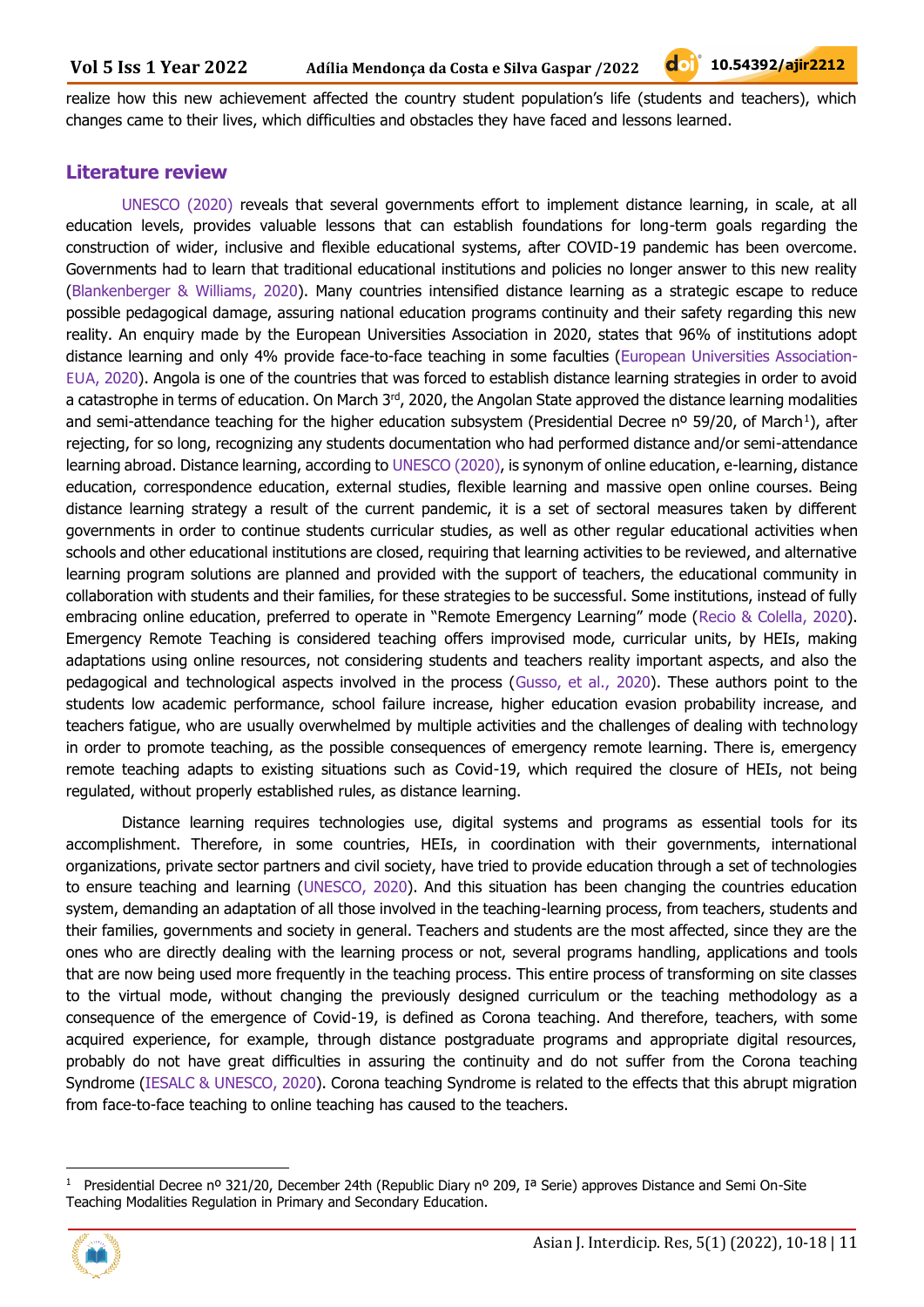### **Main difficulties**

This pandemic showed the multiple mistakes the Angolan State made, regarding education system management, in particular, higher education subsystem. Rashid and Yadav (2020) say that, beside exposing current educational systems vulnerabilities and deficiencies for both developed and developing countries, this crisis also emphasized the need for developing digital literacy. Blankenberger and Williams (2020) claimed that higher education produces externalities such as the value for a population of having a workforce, consumers and educated citizens, which benefit those who are not directly linked to the teaching-learning process, therefore it is one of the main reasons why governments invest highly in higher education. However, the Angolan government investment in education and, especially, in higher education is shown as practically insignificant. Just to get an idea, on March 3rd, 2021, the Faculty of Economics Dean at the José Eduardo dos Santos University, in the province of Huambo, Angola, stated to the local press that, since 2014 that institution has not received budget allocations, resulting in costs reduction with the investment in quality training<sup>2</sup>. This institution problems, result of funding lack, unable teaching and learning quality development, since there is no investment in projects that can stimulate the process, such as scientific research investment. The Dean highlighted that the institution does not have its own facilities, lacks teachers, and the funding shortage does not allow it to proceed with the teachers training and laboratories settlement project. However, it is a current problem, not only in that institution, but in most, if not all country public institutions. How can we have quality education if there is no investment and, above all, there is no will to solve these kind of problems? The IESALC and UNESCO report (2020) states that the families with internet percentage in Africa is relatively low, around 17%. The distance learning strategy adopted worldwide, as an answer to the current reality in Angola, shows ineffective due to the considered basic conditions lack for its functioning: main element lacks – internet – both at HEIs level as well as the families, who mostly have an income far below 200 euros a month. Besides internet, electricity absence remains a serious problem. Even after 19 years of peace, the problem has not been solved: the vast majority of Angolan families live with electricity and running water restrictions. Gusso et al (2020), said that, besides students limited or non-existent access to the required technologies for learning, the systems adaptation and implementation process exposes other problems such as, in some cases, teachers psychological support absence, teaching low quality resulting in activities planning lack, teacher overload of work and students demotivation. Many of these issues have already become debate topics between the various HEIs in Angola: the need for constant pedagogical training, teachers shortage, forcing the few existing ones to become versatile in order to meet the needs of the HEIs in which they teach $^3$ , the teachers low qualification, among others. The main question is, what to say about this moment when much more is demanded of all those involved in the teaching-learning process? In a time, great effort and collaboration are required from the teachers so that the adopted strategies are successful, it is visible the Angolan teachers lack of motivation. The arguments are all focused on the salary part, since nowadays the basic food basket cost in Angola is above 75% a higher education teacher salary, Assistant Category<sup>4</sup>, whose salary difference is not much in comparison to teachers in the Teachers Category. All of this is the result of runaway inflation, once everything in the country revolves around the US dollar, and education serious investment is reflected, primarily, in the citizens quality of life. These insignificant salaries do not allow them to have a reasonably dignified life, such as owning their house or transport (not forgetting that Angola is a country that does not have public transports), let alone investing personally in activities scientific and postgraduate training possibility?

Distance learning requires student's more discipline and commitment (IESALC & UNESCO, 2020), stronger involvement and communication with students (Recio & Colella, 2020), which, in many cases, questions the student's learning quality level. It also requires a high level of self-directed learning by the student and study skills, which should be supported through new teaching, learning and guidance strategies (UNESCO, 2020), as well as detailed training, content adjustment to the used tool. and multifaceted investment (Recio & Colella, 2020).

Being distance and semi-distance learning solutions to the Covid-19 pandemic, Angola's Higher Education, Science, Technology and Innovation Ministry (MESCTI) started to develop an electronic platform to balance these education systems at this stage. of Covid-19. It is a tool that will contain several features, allowing the material

 $3$  It is usual to find in Angola a teacher that lectures in 3 or more teaching institution and disciplines even without knowledge. 4 Information obtained in Angola's newspaper, April 30th, 2021.Interview was conceded by Teachers National Union Presidents, Guilherme Silva, and readjusted by HE teachers.



<sup>&</sup>lt;sup>2</sup> Information may be found Angop newspaper, March 3rd, 2021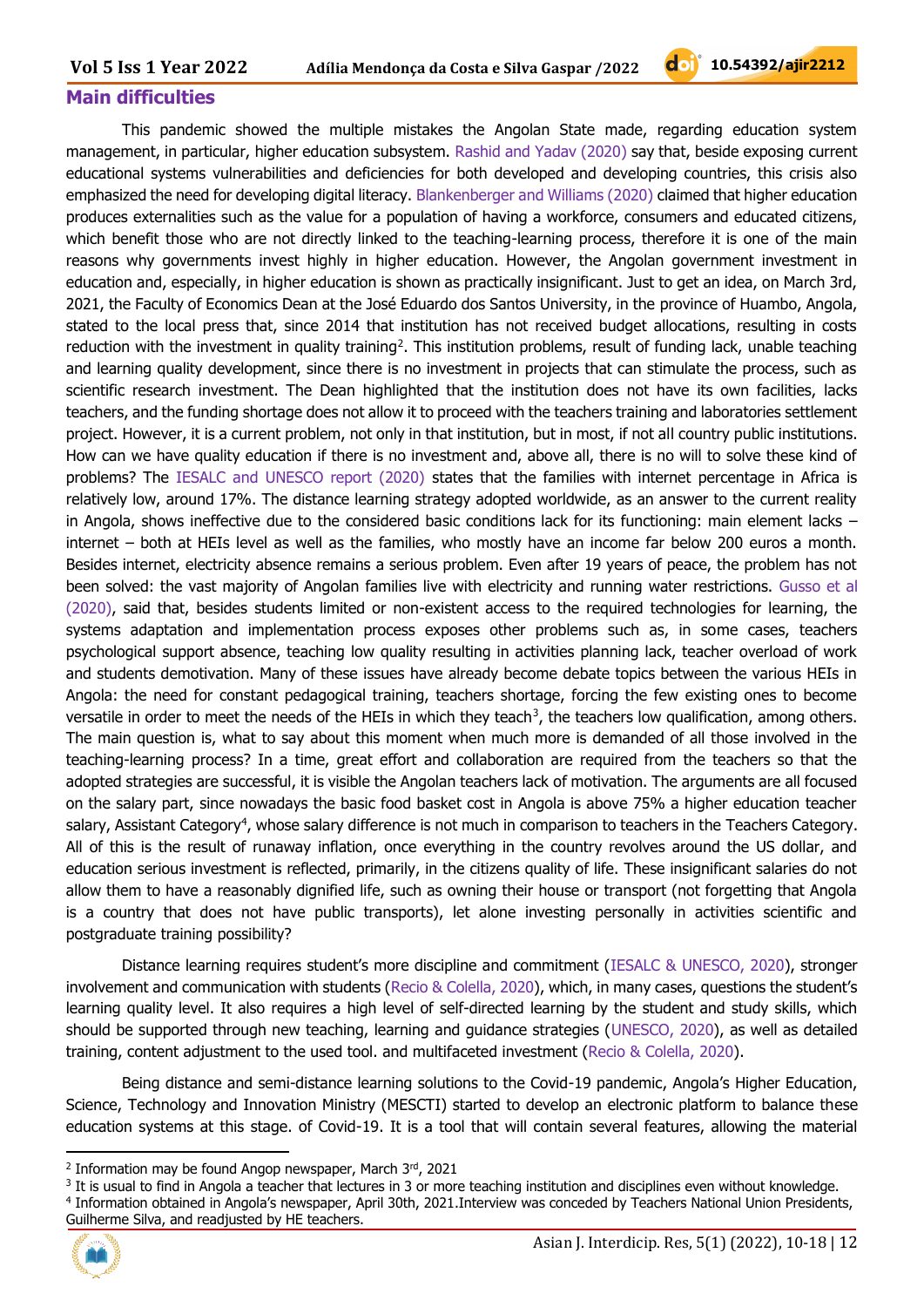availability, and to monitor student's learning when receiving classes, making it possible to balance semi-attendance and distance learning, and it will be distributed to educational institutions. The current Higher Education Secretary of State, Eugénio Silva, in an interview to Jornal de Angola on August  $22^{nd}$ , 2020, said that even with this platform creation, not all will have access, as not everyone has internet and digital media, being this the dilemma, they are trying to overcome: "trying to maximize education and preserve exclusion possibility that technologies cause in Angola". The Higher Education Secretary of State also stated that, according to a ministry report, until May 2020, 50% of HEIs reported that they were able to return to classes, using platforms, but only two thirds of students had access to distance learning. Therefore, when the problem is not the internet, or students unable to purchase a computer, it will be associated with electricity lack, since in many country regions, the energy supply system is restricted: day in, day out (as an example, the city of Lubango, Huíla province).

In some cases, where subjects require laboratory experiments, practical experiences or internships, distance learning becomes much more complicated (European University Association-EUA, 2020; Blankenberger & Williams, 2020). This obliges HEIs to develop or modify their physical and social technologies in order to create alternative paths for practical classes, such as medical students internships and teachers course (Blankenberger & Williams, 2020), or students who need to make some experiments in laboratories.

#### **Some consequences of Covid-19**

One of the main measures taken by the various countries to avoid the progressive infection by Covid-19, had its focus in some economic and social activities closure, with emphasis on education, since educational establishments are considered natural and high contact between those involved in the teaching-learning process. For example, most European universities closed their campuses in March 2020 (European University Association-EUA, 2020), as well as HEIs in Latin America and the Caribbean (IESALC & UNESCO, 2020), as well as African countries, with particular reference to Angola, where HEIs temporarily closed their activities as of March 24th (Executive Decree nº 148/20, of April 14<sup>th</sup>), remaining suspended for an indefinite period (Executive Decree nº  $201/20$  of July 9<sup>th</sup>).

With this situation, many students saw their dreams postponed and projects canceled, especially those who were in their formation final year. According to the IESALC and UNESCO report (2020), a study carried in March 2020 last week, among higher education students in the US shows that, about 75% have anxiety and depression problems as a result of the crisis. This same report says that, despite being a few months without studying, moving later to the distance learning system, through videoconferences and online classes, students and their families continued to bear costs associated with their academic training, for example, fees payment. In Angola, it was decreed that private and public-private<sup>5</sup> EI students should pay tuition fees during the State of Emergency and State of Public Calamity (Executive Decree No. 157/20, April 22<sup>nd</sup>; Executive Decree No. 190 /20, of July 2<sup>nd</sup>; Executive Decree No. 242/20, of October  $6<sup>th</sup>$ ).

Students mobility, with this new social reality, is the most affected. The study carried out by the European University Association-EUA (2020) considers students internationalization and mobility to be the first victim regarding education, since two thirds of institutions saw their student mobility affected. The OECD (Organization for Economic Cooperation and Development) in 2017 estimated that more than 5.3 million students studied outside its territory (IESALC & UNESCO, 2020). Due to the low quality of HEIs in some African countries, students and governments in general seek abroad, mainly Europe, America and some countries in Asia, to graduate. In 2018, Chinese government reported that 81,562 African students were studying in China, believing 5000 were in Wuhan city (IESALC & UNESCO, 2020). However, according to that same report by IESALC and UNESCO, with this current pandemic situation, the Education American Council projected that international application in the US would fall by 25% in 2021.

In Angola, Higher Education Science, Technology and Innovation current minister, PhD Maria do Rosário Sambo, revealed, in the Angolan parliament on May 18<sup>th</sup> 2020, that the Angolan State spends around USD 2,200,712.69 per month in the scholarships complement payment for students who are abroad. According to the same, the Angolan Scholarships Management National Institute (INAGBE) controls around 2566 scholarship holders abroad, 50% of whom are in Cuba. Most of these scholarship holders, 89% are in undergraduate courses, 5.6% in

<sup>5</sup> Public HEI do not charge fees.

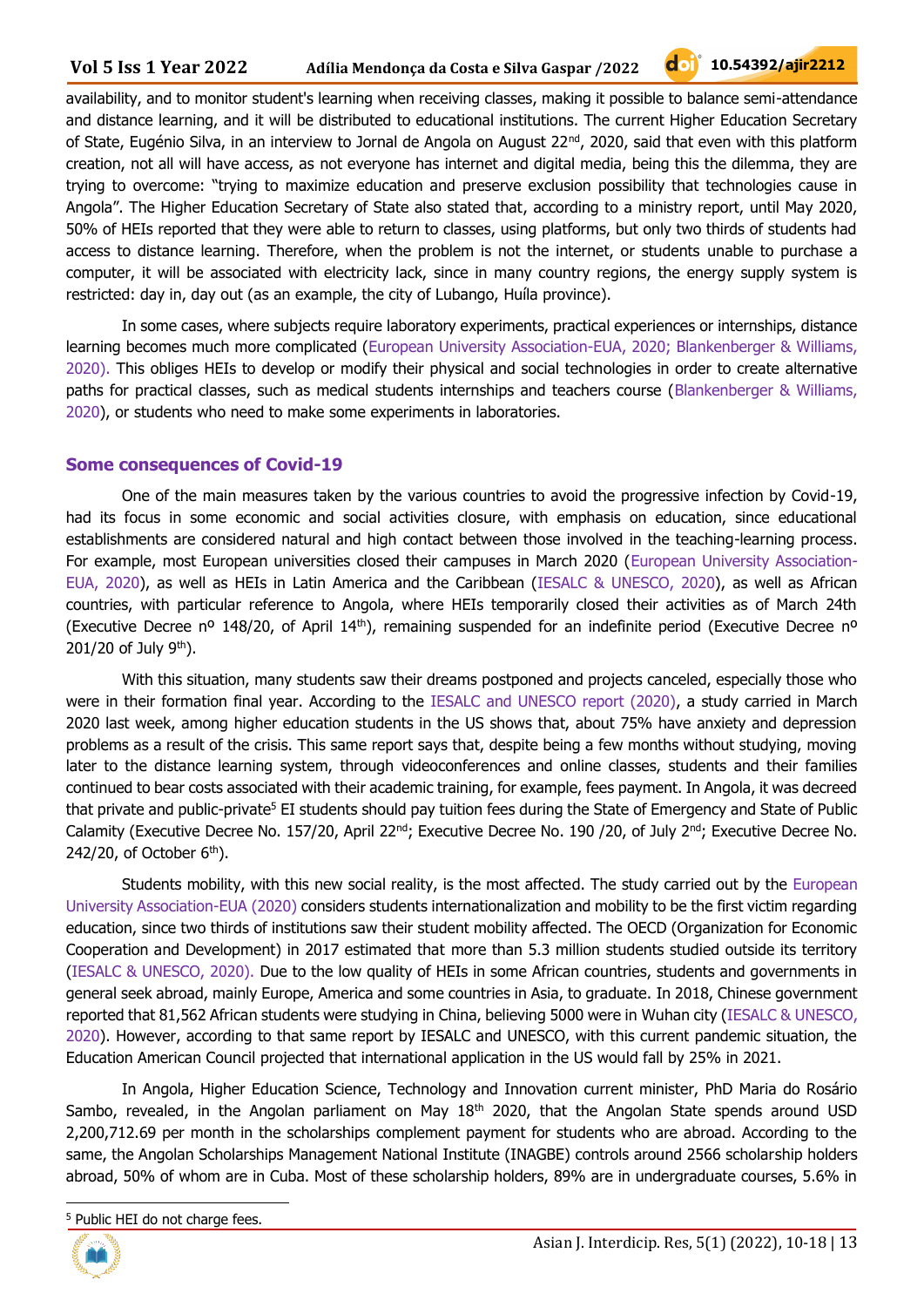#### **Vol 5 Iss 1 Year 2022 Adília Mendonça da Costa e Silva Gaspar /2022**

masters and 4.1% in doctorate. Due to this pandemic situation, many students returned to the country. Around 400 students returned to the country from the Russian Federation. On April 27th 2021, INAGBE's Director, Milton Chivela, in an interview to Journal Nova Gazeta, stated that INAGBE controls approximately 1900 scholarship students abroad, and that the government's project to award 300 scholarships annually to the best universities in the world, despite the current situation, is still in progress, and with this project the state spends more than 50 million US dollars annually. That is to say, there was a slight reduction in scholarship holders number who are abroad.

The European University Association-EUA report (2020) says that there was also a disruption in research activities, since there were restrictions on the researchers international mobility, resulting in obstacles to collaboration for research and closing of laboratories.

### **Methodology**

It is a qualitative research, since the analysis is descriptive, offering the problem under study's a better view and understanding (Reis, 2018). The study was carried in Lubango city, province of Huíla in Angola. Considering the difficulties with traveling to collect information, due to the pandemic, it was carried out with 3 colleagues help. They were given basic questions such as "what changes has the pandemic brought to your life? What were the biggest obstacles found? What lessons did you learn? After their purpose's brief explanation, students groups were organized and led a small discussion. However, the sample considered a group of students from 3 HEIs in the Lubango city<sup>6</sup>. The number was quite low, since the current situation, some institutions have redefined their teaching methods and reorganized their classes: some classes have been bisected to fulfil social distancing measures due to the impossibility of having online classes<sup>7</sup>.

Six groups were composed, in which 5 groups were composed of 7 students each and a group composed of only 6 students, totaling 41 students, and following each institution prevention rules. Discussions took place in a two weeks period <sup>8</sup>.

Although security measures were imposed due to Covid-19, such as distancing and masks use, we can say that the discussion carried out had a "focus group" same characteristics, which is a structured interview with a small group of people in a debate on a certain subject, allowing relevant information gathering about the subject under debate.

We also placed the same questions to 8 teachers, some of whom teach at more than one educational institution. And this online interview work was developed between May 11th to May 28<sup>th</sup>, 2021.

### **Results and discussion**

After raising the questions, starting with the changes that the pandemic brought to the students lives. They were unanimous in stating that the main change is associated with mobility restrictions, as well as coexistence new rules that were imposed in order to contain the virus spread, such as the mandatory masks use and distance.

Distance learning initial attempt, through internet use was unsuccessful, since there are no conditions at the institutional level, nor the students, which forced the institutions to return to classes applying State imposed measures, to the general society. However, the time during which classes were interrupted, around 7 to 8 months, students point out as the main reason for the return to classes adapting difficulty:

"The first main change was contents difficult adaptation after confinement time" (Group 3).

"…we've been away from curriculum materials for a long time! And when we returned to school we faced a totally different reality, we had to reinvent ourselves due to the pandemic-imposed restrictions." (Group 1).

<sup>&</sup>lt;sup>8</sup> Economy Faculty, Mandume Ya Ndemufayo University in Lubango city, Huíla province in Angola, for example, divided the classes in two and each group has classes with the same teacher, once a week.



<sup>6</sup> We spoke to 3 colleagues that lecture in different institutions.

<sup>7</sup>Reminder that not everyone has internet access and the few who have, there is great access difficulty.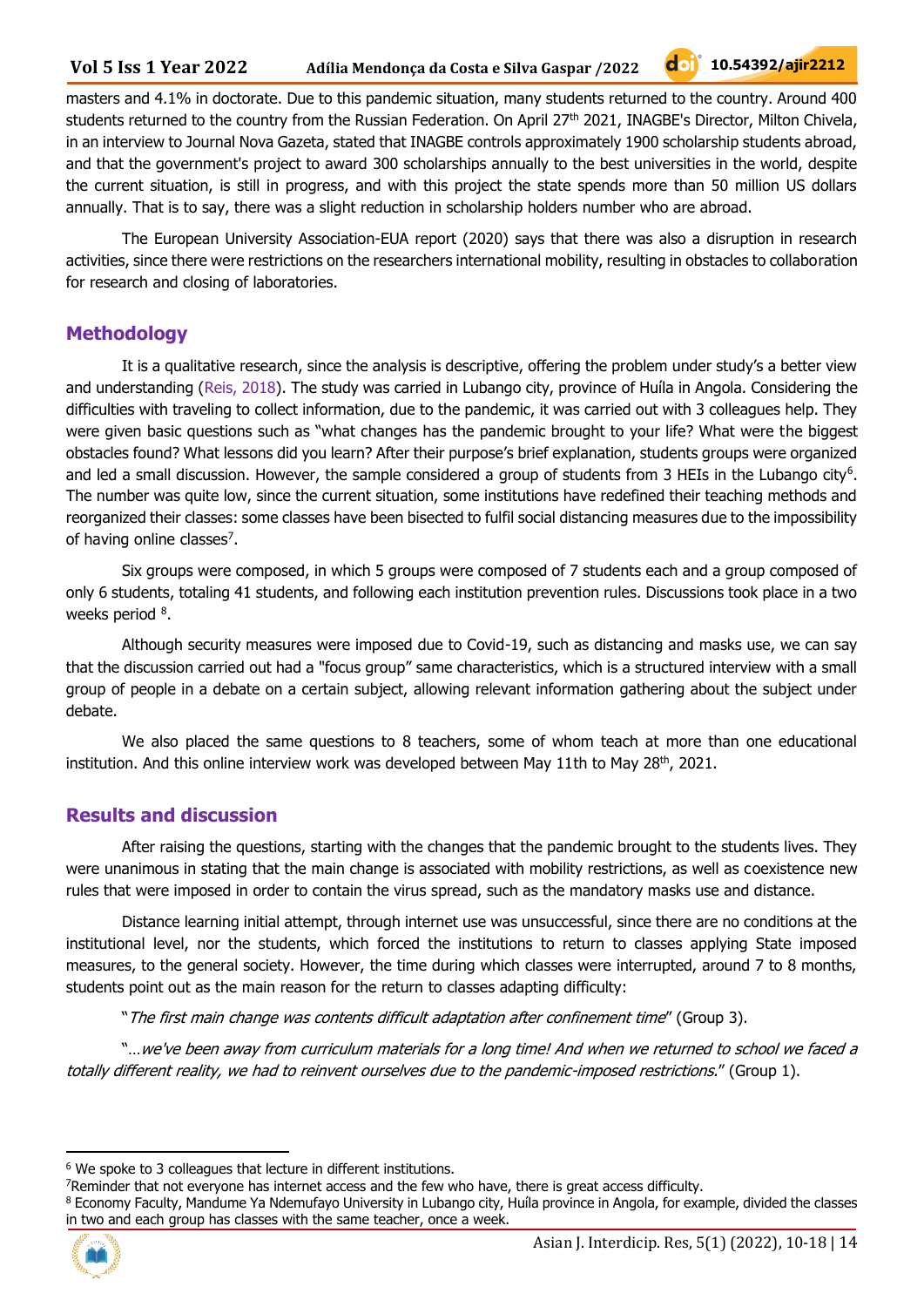On the other hand, "...the use of masks during classes, associated with the distance between students and between teachers and students, makes it difficult to understand the content and sometimes forces both teachers and students to scream to be understood by their colleagues" (Group 2).

"…the person makes a huge effort to understand the class in the gym, communication with teachers, access to study materials…" (Group 3).

One of the group (Group 6) highlighted that the biggest difficulty faced is the fact that "... teaching and learning process requires direct interaction between teachers and students, requiring even more interaction between the students themselves, and because of Covid -19 were forced to reduce this contact, which could result in a school performance reduction… the interaction with teachers and other students was fundamental, and this was taken away from us in the first weeks".

The students also stated that the interaction between students, as well as between students and professors, became very virtual, which they considered something interesting, since technology is indispensable nowadays. However, most students do not have the economic capacity to obtain equipment such as computers or smartphones and internet installation or even mobile data purchase.

Students argued that the pandemic brought many changes and challenges, as it is a new experience, and in the beginning, it was very difficult due to the new reality adaptation. They also addressed the fact that teachers are running with the programmed contents due to the reduced time of classes:

"…the teachers are running with the lessons, and this ends up reducing in percentage what should be learned about each topic. But, on the other hand, it is serving to develop the spirit of research and the search for information related to subjects in other extra-curricular fields." It can be considered a positive aspect of the pandemic.

Another positive aspect is the fact that allows to detect health system weaknesses: "Covid-19 taught us to be cautious and prudent when it comes to hygiene and protection, it detected many health systems weaknesses nowadays, and thanks to it, they are trying to reverse the situation, investing in in our country health sector" (Group 2).

This pandemic also showed the need for more investment in HEIs. "We need proper computer rooms ... even if students do not have a computer with internet at home, they could come to the institution and do some research…"

Some students from the Economics Faculty at the Mandume Ya Ndemufayo University, which adopted bimonthly class system, stated that they enjoyed the adopted methodology, as it allowed them to better study the given content and had good results, being more effective for them. On the other hand, other students argued that:

"Teaching and learning process does not stop, and it can not stop, since in a nation where there is no knowledge acquisition, there is no development. Teaching and learning process is very interactive and in that sense, the contact decrease between teaching and learning agents produces good results decrease" (Group 6).

There are also students who stated that this situation made them "rethink and redo the personal plans that were previously elaborated free of extraordinary situations" as Covid-19 case, but gave them more encouragement to rethink projects and keep them alive and flexible "maybe even better than the previous ones".

Finally, the students said they took their lesson:

- "Never leave anything for tomorrow because the future belongs to God".
- "Life is a breath and we should always make a difference. Love more your neighbor and forgive, there is no point in disagreement"
- "…life is the most valuable human asset…".
- "Every crisis brings an opportunity to improve".

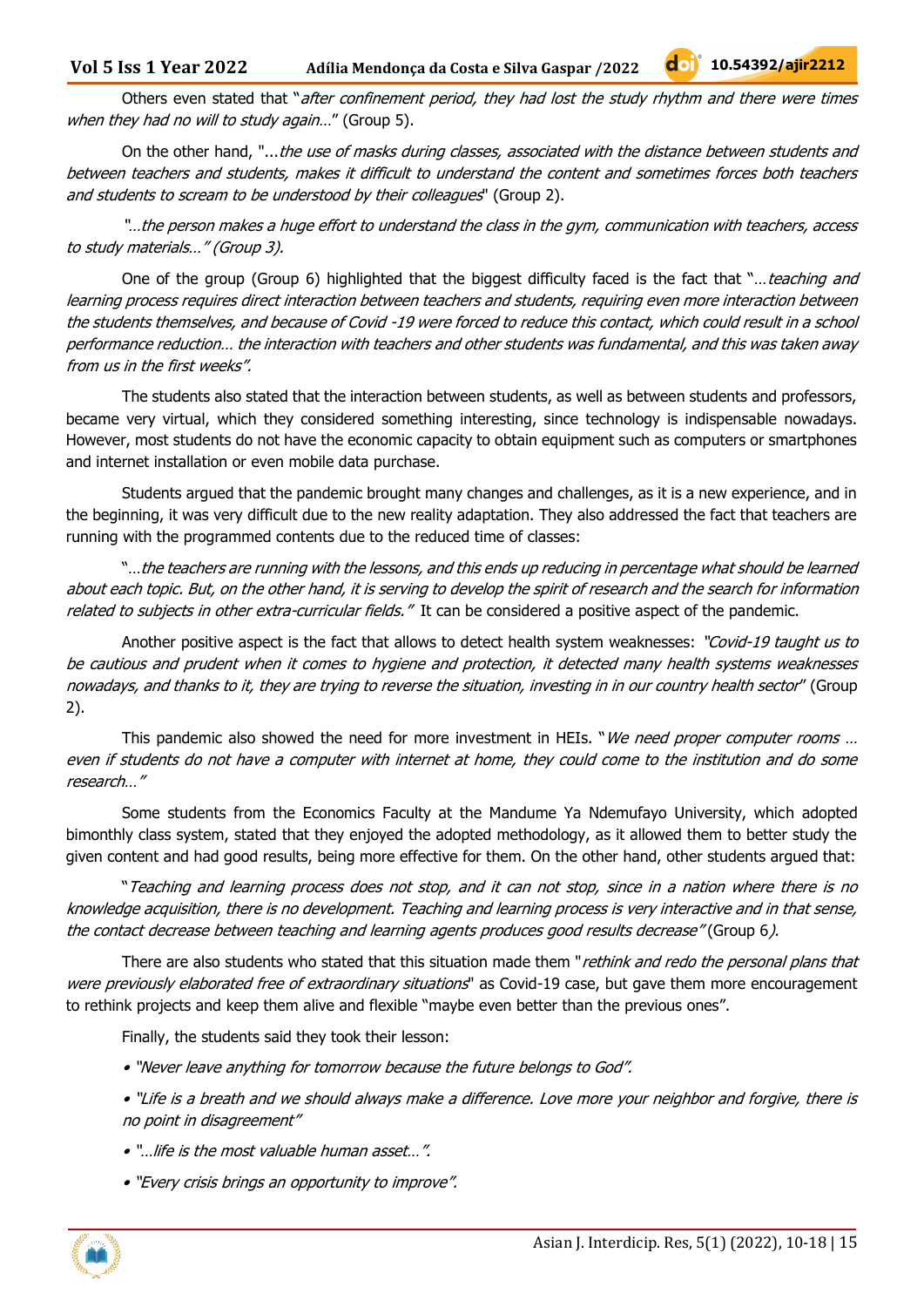Regarding the teachers, the few who we spoked to, as expected, they pointed out that the new reality changed completely their routines and plans, both professionally and personally. First, school calendar had a sudden change. Before the pandemic, classes normally started in March and ended in December of each year. Due to the imposed complications by the Covid-19 pandemic that led educational institutions to suspend their activities for approximately 8 months (in Angola), government was forced to decree a new school calendar, from September to July, a calendar that was in force before Angola's independence.

Some teachers referred the difficulty they had restructuring their classes plans:

"Some classes are very large, such as first and second year classes that can have more than 40 students. And these classes had to be divided at least in two to comply social distancing measure … all this was complicated because classes had to be doubled, one week to one group of students and another week to another group of students. The evaluation is worse in which we have to prepare several tests…"

Teachers say they feel more stressed because they see that work has been doubled and the income does not compensate, nor do they see benefits from the institution. On the other hand, they assign several responsibilities to the government for the lack of support to educational institutions. One of the professors stated that:

"At a time like this, when only artificial intelligence is talked about, we have institutions that are unable to have an Internet in good conditions. We can not search in the internet for at least 30 minutes because it does not work. That is why the online classes attempt failed. If we, as an institution do not have internet, how can we expect students to have internet at home?"

Initially, distance learning was planned, using internet as a resource. The country conditions do not allow it, starting with the institutions constant lack of electricity and then the internet is not the best.

"... for example, we tried to hold some meetings through google meet, but the internet was not the best, the signal constantly dropped or crashed and, therefore, the result was not the best... we have also tried via whatsapp and it was even worse..."

According to some teachers, pandemic showed the weaknesses not only of the Angolan education system, but mostly all the health system and the hygiene lack in the educational institutions. Most institutions do not have adequate toilets for teachers, administrative staff or students, since the structure itself is unsafe (without doors or windows), the lack of water in the bathrooms, often making them unusable.

Some teachers who are currently doing postgraduate studies abroad referred difficulties in completing their research, due to mobility restrictions and also the high rise of costs in the country, especially international air ticket.

"…the consequences for the country's economy are visible… We earn a salary that is currently equivalent to almost 500 US dollars at the bank exchange rate, which has a floating rate policy that only goes up and never goes down, and a ticket to Portugal, for example, right now it's almost triple our salary."

At a time like this, teachers claim for more investment in HE, more investments both in terms of structures and in teacher training.

"… we who have family here, with this salary it is impossible for us to travel, to transfer money to Portugal for the expenses we incur there due to training. There are colleagues who ended up giving up on training because of the difficulties they encountered… the government is not granting scholarships. It is an exercise that we have to do with our salary and most times we have to choose between feeding the family here or investing in academic training. And on the other hand, when we are here in Angola, we are unable to carry out research: institutions have no databases to research articles, no libraries in conditions, associated with this is the lack of internet that we have already mentioned and also the fact of electricity constantly missing… it is practically impossible to talk about training in these conditions."

## **Conclusion**

SARS Covid-19 virus emergence is playing the role of investment supervisor that has been made in terms of health and also education, particularly in higher education, which is our study object. For a long time, Angolan

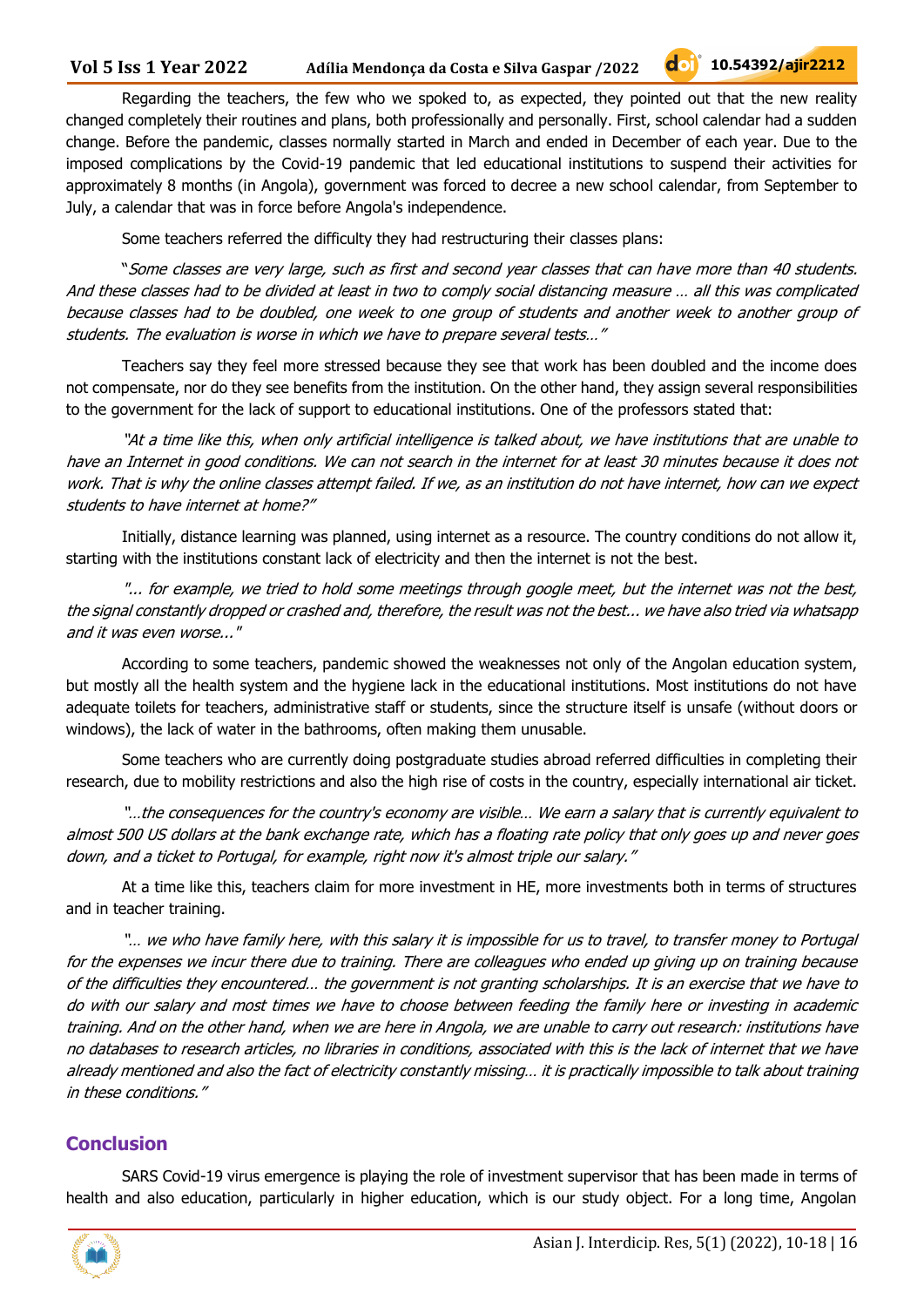government's focus regarding education is to improve education quality. However, investments in education and higher education have been quite low compared to other ministries.

The government has been constantly talking about increasing the number of internal and external scholarships for teachers. But, however, it has only carried out internal and external scholarships, alleging a lack of foreign exchange, which leads teachers, who want to do postgraduate studies abroad to finance their own training. Teachers continue to claim for support in training, and more investments at the HEIs level. Universities will need to pay close attention in order to have teachers who are trained and equipped with digital technology so that there is a peaceful teaching-learning process. This reinforces the idea that the Angolan government needs to invest a lot, not only in infrastructures that are essential, but mostly in teachers who will train the local population, preparing them to be able to respond to situations similar to the current one, which requires greater knowledge at a technological level. Indeed, the Angolan Secretary of State for Science, Technology and Innovation Higher Education, Eugénio Silva, defends a new teaching and learning model creation in universities, adapted to the current epidemiological scenario, marked by Covid-19, and also the need for adequate infrastructure to the new context, as well as the use of technologies capable of ensuring the aforementioned model, which involves aggregating on-site, semi-distance and distance education modalities.

Online education, in addition to not ensuring equity, as not all students have their own computers or internet connection, students and teachers working time has become more diffuse and harder to reconcile family duties with professional ones, and also challenged students' assessment and the way to take exams. In Angola, the attempt to establish online education, failed right at the very beginning, as the internet connection was not only difficult for students, but also for the institutions themselves, not to mention that many students do not have a computer. Associated with this is the fact of the constant electricity restriction.

Regarding teaching improvement quality, only recently institutions have started to give greater importance to research and research production, as it became one of the main requirements for teachers' promotion. This, combined with the training high level, have been the main reasons for teachers, even without financial support, to seek postgraduate training abroad. In terms of education investment, if Angola continues this way, hybrid education accomplishment (online for some students and on-site for others) will remain just a dream. Recalling that for serious investments in education it implies that there are first improvements in basic social conditions, salaries, as well as teachers' motivation.

Regarding Coronateaching Syndrome, if online teaching was successful, Angolan teachers would probably suffer from Coronateaching Syndrome, since up to now distance learning was not recognized in the country, causing many Angolan teachers not to adhere to this type of modality and therefore have no experience on the subject.

Finally, the pandemic only came to show the Angolan government's management weaknesses, as well as the mistakes they have made over the years, recalling that the policies that have been defined based on totally different realities (the Angolan government has constantly adopted foreign countries models), without being subjected to a compatibility investigation, that is, for example, bringing to the country management models copied from other countries, it is not functional without a deep study about the reality which will be implemented.

### **References**

- Blankenberger, B., & Williams, A.M., (2020) Covid and the impact on higher education: the essential role of integrity and accountability, Administrative Theory & Praxis, 42(3) 404-423. <https://doi.org/10.1080/10841806.2020.1771907>
- European University Association-EUA, (2020), European higher education in the Covid-19 crisis, International Association of Universities, Brussels.
- Gaebel, M., (2020) European Higher Education in the Covid-19 crisis, Em I. A. Universities, Regional/National perspectives on the impact of Covid-19 on Higher Education (pp. 9-17), International Association of Universities, Paris.